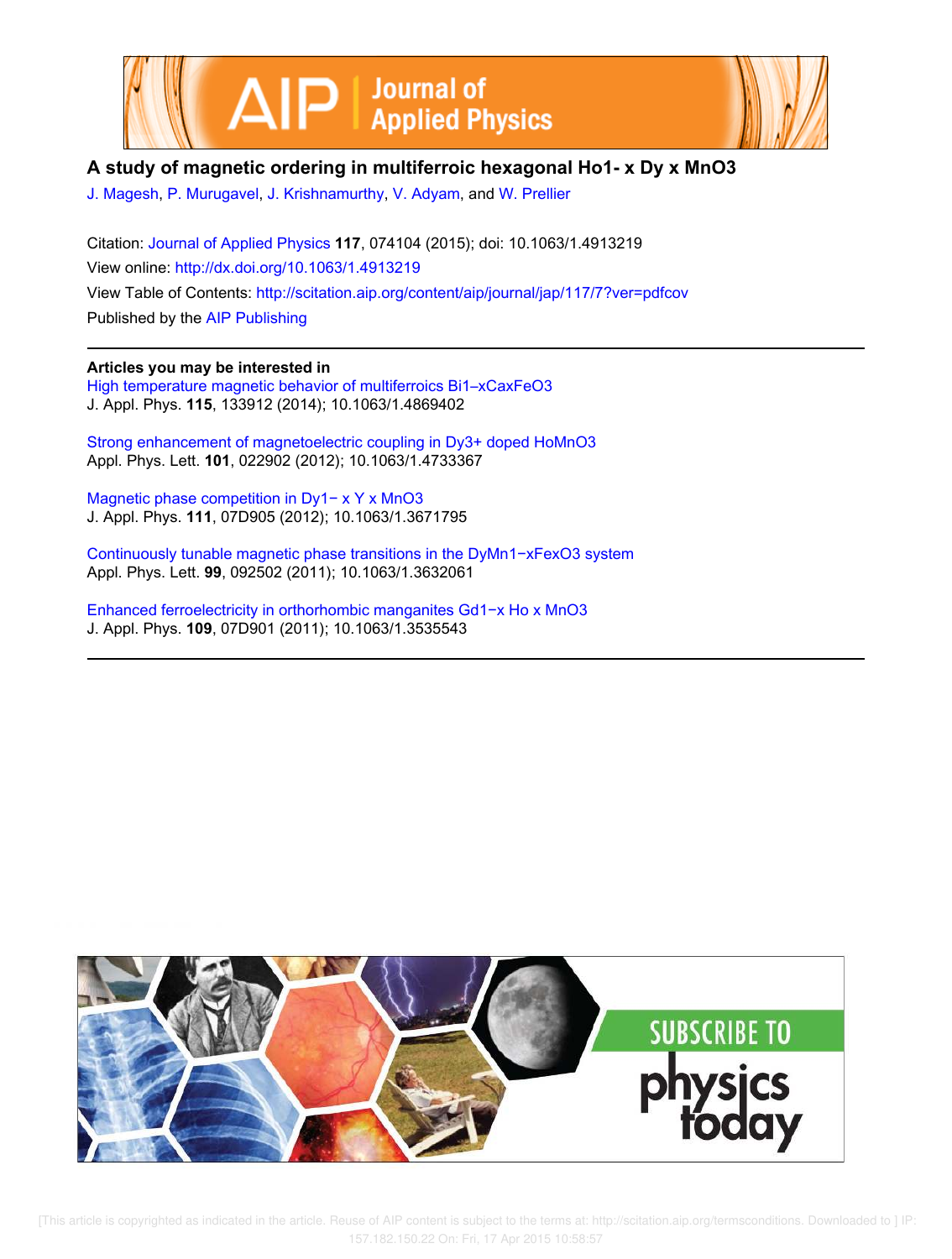

# A study of magnetic ordering in multiferroic hexagonal  $\text{Ho}_{1-x}\text{Dy}_x\text{MnO}_3$

J. Magesh,<sup>1</sup> P. Murugavel,<sup>1,a)</sup> J. Krishnamurthy,<sup>2</sup> V. Adyam,<sup>2</sup> and W. Prellier<sup>3</sup>

 $1$ Department of Physics, Indian Institute of Technology Madras, Chennai 600036, India

 $^{2}C$ ryogenic Engineering Centre, Indian Institute of Technology Kharagpur, Kharagpur 721302, India

<sup>3</sup>Laboratoire CRISMAT, ENSICAEN, CNRS UMR 6508, 6 Bd Maréchal Juin, 14050 Caen, France

(Received 4 December 2014; accepted 5 February 2015; published online 19 February 2015)

This paper investigates the magnetic properties of  $Ho_{1-x}D_{y}MnO_3$  by considering the inter-planar  $Mn^{3+}$ -O-O-Mn<sup>3+</sup> interaction. The theoretical analysis shows that the asymmetric in-plane exchange interaction couples the in-plane and inter-planar  $Mn^{3+}$  spin structures via asymmetry parameter  $\delta$ . This leads to the existence of both the in-plane and inter-planar ordering, which in turn restricted the allowed magnetic space groups to  $\Gamma_1$  and  $\Gamma_4$ . The experimental studies confirmed the concomitant nature of the in-plane and the inter-planar ordering at  $T_N$ ,  $T_{SR}$ , and  $T_2$ . It also showed that the magnetic phase diagram is dominated by the allowed magnetic structures  $\Gamma_1$  and  $\Gamma_4$ . Furthermore, an effort is made to resolve the inconsistency regarding the  $T_{SR}$  (32 or 40 K). The studies revealed that the antiferromagnetic inter-planar interaction is switched to the ferromagnetic interaction (40 K) upon cooling, which in turn drives the spin reorientation at 32 K. The Mn<sup>3+</sup> spin structure is seen to be coupled to rare earth sub-lattice through the modulation of the inter-planar interaction. © 2015 AIP Publishing LLC. [http://dx.doi.org/10.1063/1.4913219]

#### I. INTRODUCTION

Among the multiferroic hexagonal  $R M nO<sub>3</sub>$ ,  $^{1-3}$  HoMnO<sub>3</sub> has received lot of attention due to its rich magnetic phase diagram. $4-8$  However, the magnetic phase diagram of  $H \circ MnO<sub>3</sub>$  is mostly inferred indirectly from dielectric and specific heat measurements due to the masking effect of high paramagnetic  $\text{Ho}^{3+}$  moment. The  $\text{Mn}^{3+}$  spins align in a frustrated triangular antiferromagnetic fashion in the ab-plane with spins either parallel ( $\Gamma_1$  and  $\Gamma_3$ ) or perpendicular ( $\Gamma_2$ ) and  $\Gamma_4$ ) or oriented ( $\Gamma_5$  and  $\Gamma_6$ ) at an angle to the in-plane axis. There are two such layers of spin alignments with the inter-layer coupling being either ferromagnetic  $(\alpha$ -structures) or antiferromagnetic ( $\beta$ -structures) in nature. This results in six possible magnetic structures  $(\Gamma_1, \Gamma_2, \Gamma_3, \Gamma_4, \Gamma_5, \text{ and})$  $\Gamma_6$ ).<sup>9,10</sup> However, Mn<sup>3+</sup> is believed to undergo only two dimensional in-plane antiferromagnetic ordering. The interplanar  $Mn^{3+}$  ordering is ignored by considering that it is weak by two orders of magnitude.<sup>11</sup> Note that the interplanar  $Mn^{3+}$ -O-O-M $n^{3+}$  separation (6.5 Å) is almost twice the in-plane  $Mn^{3+}$ -O-M $n^{3+}$  (3.5 Å) distance.<sup>12</sup> But the interplanar  $Mn^{3+}$ -O-O-M $n^{3+}$  interaction and the resultant ordering are the ones which differentiate the  $\alpha$  (ferromagnetic for  $\Gamma_1$  and  $\Gamma_2$ ) and  $\beta$  (antiferromagnetic for  $\Gamma_3$  and  $\Gamma_4$ ) structures. Nevertheless, the high frustrating factor of  $R M nO<sub>3</sub>$ drastically reduces the  $T_N$  by a factor of 10, which brings out the role of inter-planar  $Mn^{3+}$ -O-O-M $n^{3+}$  magnetic interaction into consideration at these temperatures. Hence, in the present work the inter-planar ordering is considered while re-examining the magnetic phase diagram of  $HoMnO<sub>3</sub>$ .

The  $H \circ MnO_3$  undergoes three magnetic transitions at 70 K, 32 K, and 5 K, respectively. The transitions at 70 K and 5 K are attributed to antiferromagnetic ordering of  $Mn^{3+}$  $(T<sub>N</sub>)$  and Ho<sup>3+</sup> $(T<sub>2</sub>)$ , respectively.<sup>13</sup> Though the researchers

agree on the 90° Mn<sup>3+</sup> in-plane spin reorientation ( $T_{SR}$ ) at  $32$  K,<sup>4–6,9,10,14</sup> they differ in attributing the magnetic space group and the driving force behind  $T_{SR}$ . There are reports on complete rare earth ordering driven spin reorientations and also partial rare earth ordering driven spin reorientations at  $T_{\text{SR}}$ ,  $4,5,14$  In addition, a vast inconsistency is prevalent in the literature on the spin reorientation temperature itself. Lorentz et  $al$ <sup>7</sup> reported a spin reorientation at  $32K$  for HoMnO<sub>3</sub>, whereas based on the dielectric measurements Zhou et  $al$ <sup>15</sup> observed it at 40 K. The neutron diffraction and small angle neutron scattering suggest that the spin reorientation is at  $40 \text{ K}$ .<sup>6,16</sup> However, the inconsistency was simply consigned to sample preparation technique, but a careful scrutiny of the literature let one conclude that the discrepancy is innate response of the sample and has nothing to do with sample preparation method. Though the researchers agree that the transition associated with 32 K is spin reorientation, the uncertainty remains regarding the transition around 40 K. The discrepancy can be reconciled by considering the spin reorientation is a gradual transition but the reported sharp peak in the dielectric constant of the single crystal at  $T_{SR}$  rules out the possibility of a gradual transition.7,15 Signatures of such double transition are even observed at  $T_N$  and  $T_2$ . Hence, a comprehensive analysis of the magnetic phase diagram of  $H \circ MnO_3$  is required.

#### II. THEORETICAL MODEL

The conventional tools like elastic neutron diffraction cannot differentiate the homometric pairs of magnetic structures  $(\Gamma_1$  and  $\Gamma_3)$  and  $(\Gamma_2$  and  $\Gamma_4)$ .<sup>16</sup> However, Fabreges *et al.*<sup>17</sup> were able to reveal the change of inter planar structure based on the inelastic neutron scattering. In their theory, they conclude that the inter-plane interaction occurs independently irrespective of in-plane interaction, which suggests that a)Electronic mail: muruga@iitm.ac.in **they cannot** explain the coupling between the in-plane and a)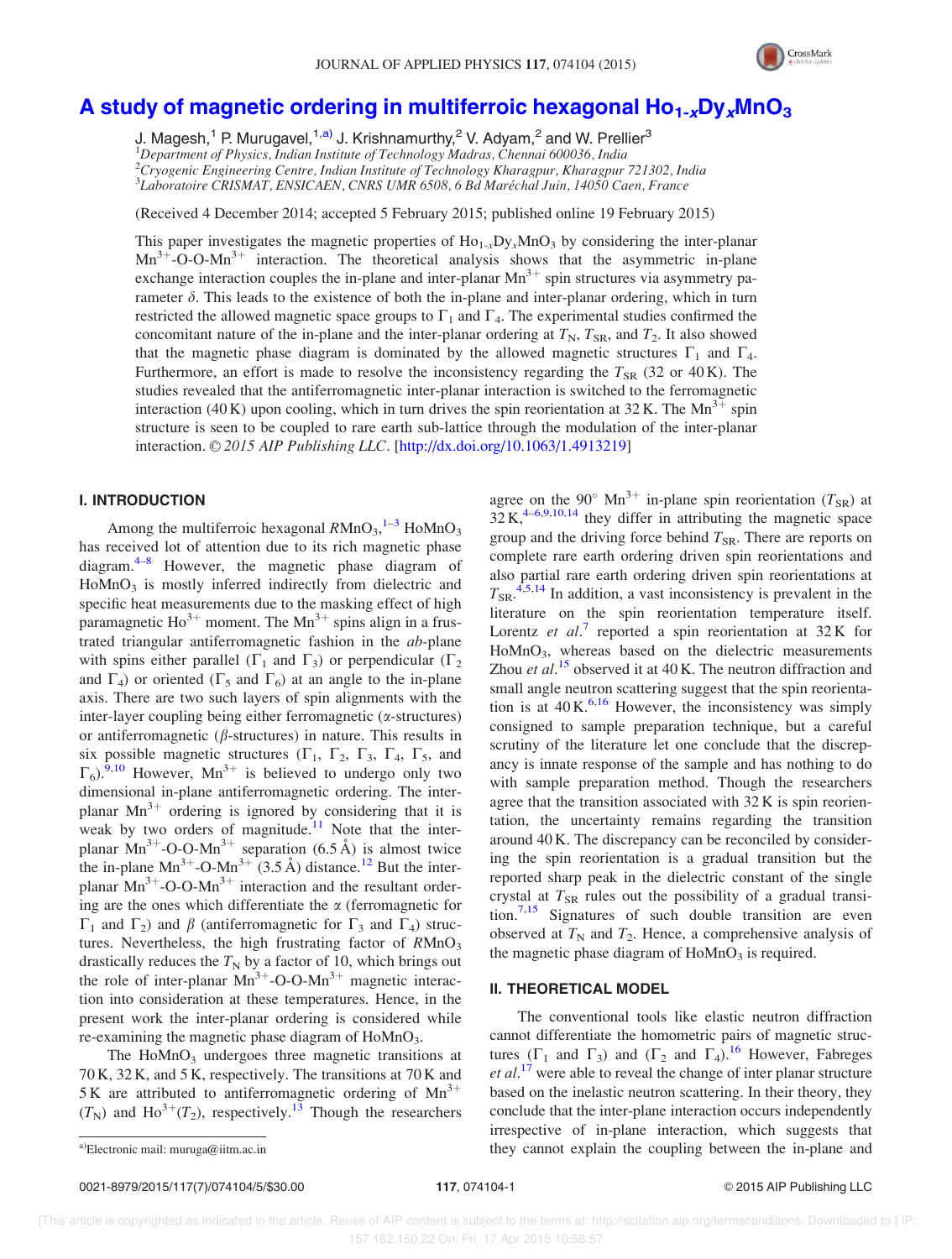inter-planar interaction. In the absence of such coupling, the theory allows all the four magnetic structures ( $\Gamma_1$ ,  $\Gamma_2$ ,  $\Gamma_3$ , and  $\Gamma_4$ ), contrary to the experimental observation of the two magnetic structures ( $\Gamma_1$  and  $\Gamma_4$ ) in the phase diagram of RMnO<sub>3</sub>. However, in P6<sub>3</sub>cm structure, as the  $Mn^{3+}$  position deviates from the ideal  $x_{\text{Mn}} = 1/3$ , the asymmetric nature of the in-plane exchange interaction needs to be included. As a consequence, our work, where we consider the asymmetric inplane exchange interaction, could elucidate the coupling between the in-plane and the inter-planar interaction.

The Hamiltonian of the two layers of triangular spin structure is  $H = H_P + H_{IP}$ . The in-plane Hamiltonian is  $H_P = \sum_{i,j=1,2,3} J S_i \cdot S_j + \sum_{i,j=4,5,6} J S_i \cdot S_j$  and inter-planar Hamiltonian is  $H_{IP} = \sum_{i=1,2,3; j=4,5,6} J_z \mathbf{S}_i \cdot \mathbf{S}_j$ , where J and  $J_z$  are in-plane and inter-planar nearest neighbour exchange interaction energy, respectively. By assuming symmetric in-plane interaction, Fabreges et  $al$ .<sup>17</sup> obtained the interaction energy  $\xi = 3/2S^2 + (J_{z1} - J_{z2})S_3 \cdot S_4$  and suggested that the inter-planar interaction can occur independently irrespective of the inplane interaction. However, in hexagonal  $P6<sub>3</sub>cm$  structure, as  $x_{\text{Mn}}$  deviates from 1/3 by  $\pm \delta$ , it becomes isosceles triangular lattice as shown in Fig. 1. Such asymmetric in-plane exchange interaction is also revealed in the Raman studies on hexagonal  $R MnO<sub>3</sub>$  thin film.<sup>18</sup> Considering the asymmetric in-plane interaction, the interaction energy is  $\xi = (J_1-J_2)S_2 \cdot S_3$  $+(J_{z1}-J_{z2})S_3 \cdot S_4$  with the constraint  $(d_{24})^2 - (d_{34})^2 = \pm (3\sqrt{2})a\delta$ , where  $d_{24}$  and  $d_{34}$  are the inter-planar  $Mn^{3+}$  distances and a is the side of the ideal triangular lattice (shown by dotted dashed line in Figs.  $1(b)$  and  $1(c)$ ). This constraint shows that as the in-plane distance increases  $(J_1$  decreases), the inter-planar distance decreases  $(J_{z1}$  increases), which results in the coupling between the in-plane and the inter-planar spin structures. Thus, the concomitant nature of the in-plane spin reorientation and the change of inter-planar ordering is a consequence of asymmetric in-plane exchange interaction.

In addition, the prevalence of  $\Gamma_1$  and  $\Gamma_4$  in the magnetic phase diagram of  $R MnO<sub>3</sub>$  can also be understood based on the asymmetric in-plane exchange interaction. For a small  $\delta$ , the change of in-plane interaction changes the inter-planar interaction instantly  $((d_{24})^2 - (d_{34})^2$  changes sign readily). This leads to the observation of  $\Gamma_2$  or  $\Gamma_3$  in a small region of the phase diagram. On the other hand, if  $\delta$  is large, the change of in-plane interaction does not readily change the

# $\delta > 0$   $\Gamma_1$  $\delta < 0$   $\Gamma_4$  $\delta = 0$

FIG. 1. Schematic representation of in-plane and inter-planar interaction between Mn<sup>3+</sup> ions for the asymmetry parameter (a)  $\delta = 0$ , (b)  $\delta > 0$ , and (c)  $\delta$  < 0. Dark and dashed line represents triangular in-plane Mn<sup>3+</sup> interactions at  $z = 0$  and at  $z = \frac{1}{2}$ , respectively. Solid line indicates the inter-planar interactions. Dotted dashed line represents the ideal triangular lattice of  $\delta > 0$ and  $\delta$  < 0.

inter-planar interaction  $((d_{24})^2 - (d_{34})^2)$  does not change sign readily). This leads to the observation of  $\Gamma_2$  and  $\Gamma_3$  through wider region of phase diagram. The asymmetry parameter  $\delta$ is determined by the asymmetry of the  $C_3$  site. In  $R MnO_3$ (Y, Ho, and Lu), the C<sub>3</sub> site deviates from ideal C<sub>3V</sub> by  $\lt 5^\circ$ resulting in small  $\delta$ . As a consequence, the  $\Gamma_1$  and  $\Gamma_4$  phases dominate the magnetic phase diagram of  $R M n O<sub>3</sub>$ . For HoMnO<sub>3</sub> at  $T_N$ ,  $\delta$  < 0, i.e.,  $x_{Mn}$  < 1/3, then  $J_1 > J_2$ , consequently  $(J_{z1} - J_{z2})$  is negative which leads to the antiferromagnetic inter-layer coupling  $(\Gamma_4)$  as shown in Fig. 1(c). Upon cooling, at  $40 \text{ K}$ , due to anomalous expansion of c-axis,  $19$  $\delta$  > 0, i.e.,  $x_{\text{Mn}}$  > 1/3, then  $J_1 > J_2$ , consequently  $(J_{z1} - J_{z2})$  is positive which leads to the ferromagnetic interlayer coupling  $(\Gamma_1)$  as shown in Figure 1(b). The coupling between the inplane and the inter-planar interaction reduces the allowed magnetic structures only to experimentally observed  $\Gamma_4$  or  $\Gamma_1$  in RMnO<sub>3</sub>, and the magnetic structure changes from  $\Gamma_4$  to  $\Gamma_1$  at  $T_{SR}$ . Similarly, for YMnO<sub>3</sub> at  $T_N$ ,  $\delta > 0$  will have an inter-layer ferromagnetic alignment  $(\Gamma_1)$  at  $T_N$  which is in line with the magnetic structure of  $YMnO<sub>3</sub>$  reported by Fabreges et al.<sup>17</sup>

The existence of such in-plane and inter-planar ordering is observed in  $LuMnO<sub>3</sub>$ , where the non-magnetic nature of  $Lu^{3+}$  allows these transitions discernible in magnetic measurements.<sup>20</sup> However, the observations of such in-plane and inter-planar orderings in  $H \circ MnO_3$  are tricky, as the high paramagnetic moment of  $Ho^{3+}$  masks even the  $T_N$  let alone the inter-planar ordering. On the other hand, due to weak magneto electric coupling in  $H \circ MnO<sub>3</sub>$ , the dielectric measurements do not reveal the complete magnetic phase diagram, since some of the magnetic transitions are not apparent. In order to enhance the strain mediated magnetoelectric coupling, we doped the HoMnO<sub>3</sub> with higher ionic radii  $Dy^{3+}$ , since it is expected to enhance the coupling by 30 times. $21$ Thus, our dielectric studies on  $\text{Ho}_{1-x}\text{Dy}_x\text{MnO}_3$  along with a method to eliminate the paramagnetic background enabled us to establish the concomitant nature of the in-plane and the inter-planar ordering and thereby revealed the complete coherent magnetic ordering in  $\text{Ho}_{1-x}\text{Dy}_x\text{MnO}_3$ .

#### III. RESULTS AND DISCUSSION

### A. In-plane  $(T_N)$  and inter-planar antiferromagnetic ordering  $(T_{IP-AF1})$

A series of  $\text{Ho}_{1-x}\text{Dy}_x\text{MnO}_3$  ( $x = 0$  to 1) samples were prepared by solid state routes. Powder x-ray diffraction (XRD) patterns obtained using PANANALYTIC X-ray diffractometer confirm the hexagonal structure for  $x \le 0.5$ . The magnetization measurements were performed from 4 K to 300 K by applying 100 Oe under zero field cooled (ZFC) and field cooled (FC) conditions using Vibrating Sample Magnetometer in the Physical Property Measurement System. These measurements did not reveal any magnetic transitions due to high paramagnetic  $\text{Ho}^{3+}$  moments, in agreement with the earlier reports. However, the paramagnetic background is eliminated by obtaining the difference between ZFC and FC so as to reveal the  $Mn^{3+}$  ordering in the system.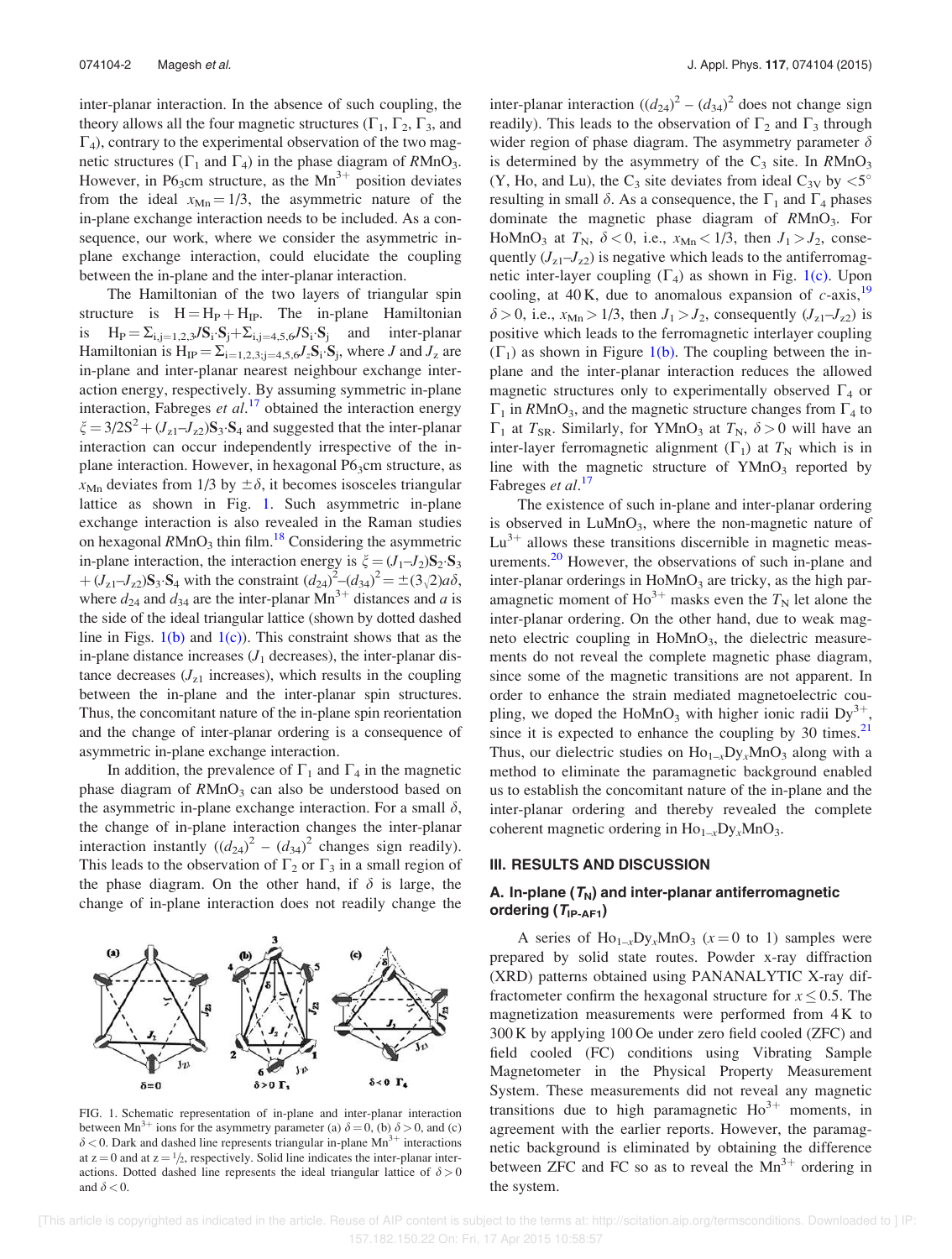Figure  $2(a)$  shows the ZFC-FC data as a function of temperature for  $x = 0.1$ , 0.3, and 0.5. The graphs show three humps, for example, at 73 K, 67 K, and 63 K for  $x = 0.1$  sample. The antiferromagnetic ordering will manifest as a hump in ZFC-FC, whereas the ferromagnetic ordering will be revealed as a hump in FC-ZFC. Hence, the humps at 73 K and 67 K are attributed to the in-plane antiferromagnetic transition  $T_N$  and inter-planar antiferromagnetic ordering  $T_{IP}$ .  $_{\text{AF1}}$ , respectively. The origin of the third transition at 63 K is not yet clear. However, there is a clear indication of such transition in dielectric studies performed on our polycrystalline samples, and single crystalline samples<sup> $22$ </sup> indicating it as a genuine magnetic phase transition.

Figure  $2(b)$  shows the FC–ZFC data from  $20K$  to  $50K$ for  $x = 0$ , 0.1, 0.3, and 0.5. The hump in FC-ZFC around 35 K indicates the ferromagnetic ordering transition. In P6<sub>3</sub>cm crystal structure, ferromagnetic ordering of  $Mn^{3+}$  is allowed only along the inter-planar direction, whereas the inplane interaction will always remain antiferromagnetic. The hump at 35 K is an evidence for the change of inter-planar  $\text{Mn}^{3+}$  interaction from antiferromagnetic  $(T_{\text{IP-AF1}})$  to ferromagnetic( $T_{IP\text{-}FM}$ ). However, the reported antiferromagnetic in-plane  $\text{Mn}^{3+}$  spin reorientation  $T_{\text{SR1}}$  is buried under the inter-planar ferromagnetic ordering. Note that the ZFC-FC at the antiferromagnetic ordering  $(T_N)$  is weaker by more than an order of magnitude compared to ferromagnetic ordering  $(T_{IP-FM})$ .

Upon  $\overline{Dy}^{3+}$  substitution, the  $T_{IP\text{-}FM}$  remains similar up to  $x = 0.3$ , above which it decreases. Such variation of  $T_{\text{IP-FM}}$ with composition can explain the role of inter-planar coupling and rare earth ion in the spin reorientation. Rare earth occupies two different sites  $C_{3V}$  and  $C_3$ . The  $C_{3V}$  site which lies at the edge of the unit cell does not play a role in the inter-planar interaction. On the other hand, the  $C_3$  site which lies well inside the unit cell modulates the inter-planar interaction. Our earlier studies on magnetoelectric coupling strength of  $Dy^{3+}$  substituted HoMnO<sub>3</sub> suggested a C<sub>3V</sub> site specific substitution.<sup>23</sup> The Dy<sup>3+</sup> preferentially occupies the  $C_{3V}$  site up to  $x = 1/3$  and hence will not affect the interplanar interaction. This results in a constant  $T_{\text{IP-FM}}$  for  $x \leq 0$ .

3. Above  $x = 1/3$ , the higher ionic radii Dy<sup>3+</sup> also replace the  $C_3$  site, which resulted in the decrease of  $T_{IP-FM}$  as observed for  $x = 0.5$  in ZFC-FC data. The compositional variation of  $T_{\text{IP-FM}}$  points out that the Dy<sup>3+</sup> undergoes site specific substitution and the rare earth plays a role in the spin reorientation by modulating the  $Mn^{3+}$ -O-O-M $n^{3+}$  inter-planar interaction.

## B. Interplanar ferromagnetic ordering  $(T_{IP-FM})$ and the spin reorientation  $(T_{\text{SRI}})$

To investigate it further, we measured the dielectric constant using Agilent 4248 RLC bridge coupled to PPMS. Figure  $3(a)$  shows the temperature variation of dielectric constant and the loss factor at  $50\,\text{kHz}$  for  $\text{Ho}_{0.9}\text{Dy}_{0.1}\text{MnO}_3$  sample. The dielectric constant shows a slope change at 27 K, 36 K, and 46 K. We suggest that in  $Ho<sub>0.9</sub>Dy<sub>0.1</sub>MnO<sub>3</sub>$ , the  $Mn^{3+}$  in-plane spin reorientation  $T_{SR1}$  occurs at 27 K and the inter-planar ferromagnetic  $T_{IP\text{-}FM}$  occurs at 36 K. The transition at 46 K is suggested as the consequence of the onset of lattice frustration, which drives the spin reorientation.

The two transitions which hitherto manifest in different set of measurements in  $H \circ MnO<sub>3</sub>$  are convincingly observed in  $Ho<sub>0.9</sub>Dy<sub>0.1</sub>MnO<sub>3</sub>$ . Such revelation is mainly due to the strong enhancement of magnetoelectric coupling in the  $\text{Ho}_{0.9} \text{Dy}_{0.1} \text{MnO}_3$  than that of  $\text{HoMnO}_3$ .<sup>21</sup> Additionally, the dielectric loss factor also reveals a broad peak around  $T_{\text{SR1}}$  and a sharp peak around  $T_{\text{IP-FM}}$ . In fact, there are abundance of studies in  $H \circ MnO_3$  to suggest that the spin reorientation is a two step transition. For example, the  $T_{SR1}$  which is a single sharp transition broadens into a plateau region in an applied magnetic field.<sup>7</sup> The neutron diffraction studies reveal the signature of double transition even in the absence of the external field.<sup>6</sup> The polarization shows a sharp decrease at  $T_{\text{IP-FM}}$  (40 K) followed by a slope change at  $T_{\text{SR1}}(32 \text{ K})^{24}$ The muon spin relaxation shows double transitions with two different relaxation rates corresponding to in-plane (*ab-*plane) and inter-planar ordering ( $c$ -axis), respectively.<sup>25</sup> The magnetic measurements on thin films also imply that the  $T_{SR}$  is accompanied by another transition.<sup>26</sup> Our studies reconcile the discrepancy in  $T_{SR}$  by revealing it as a two-step transition



FIG. 2. The ZFC-FC data near (a)  $T_N$  and (b)  $T_{SR}$  for various compositions. (Note that the y-axis is FC-ZFC in Figure  $2(b)$ ). The  $T_{IP\text{-}FM}$  is marked by an arrow.



FIG. 3. (a) Dielectric constant and dielectric loss of  $Ho<sub>0.9</sub>Dy<sub>0.1</sub>MnO<sub>3</sub>$  as a function of temperature. (b) Dielectric constant versus field for  $Ho<sub>0.9</sub>Dy<sub>0.1</sub>MnO<sub>3</sub>$ .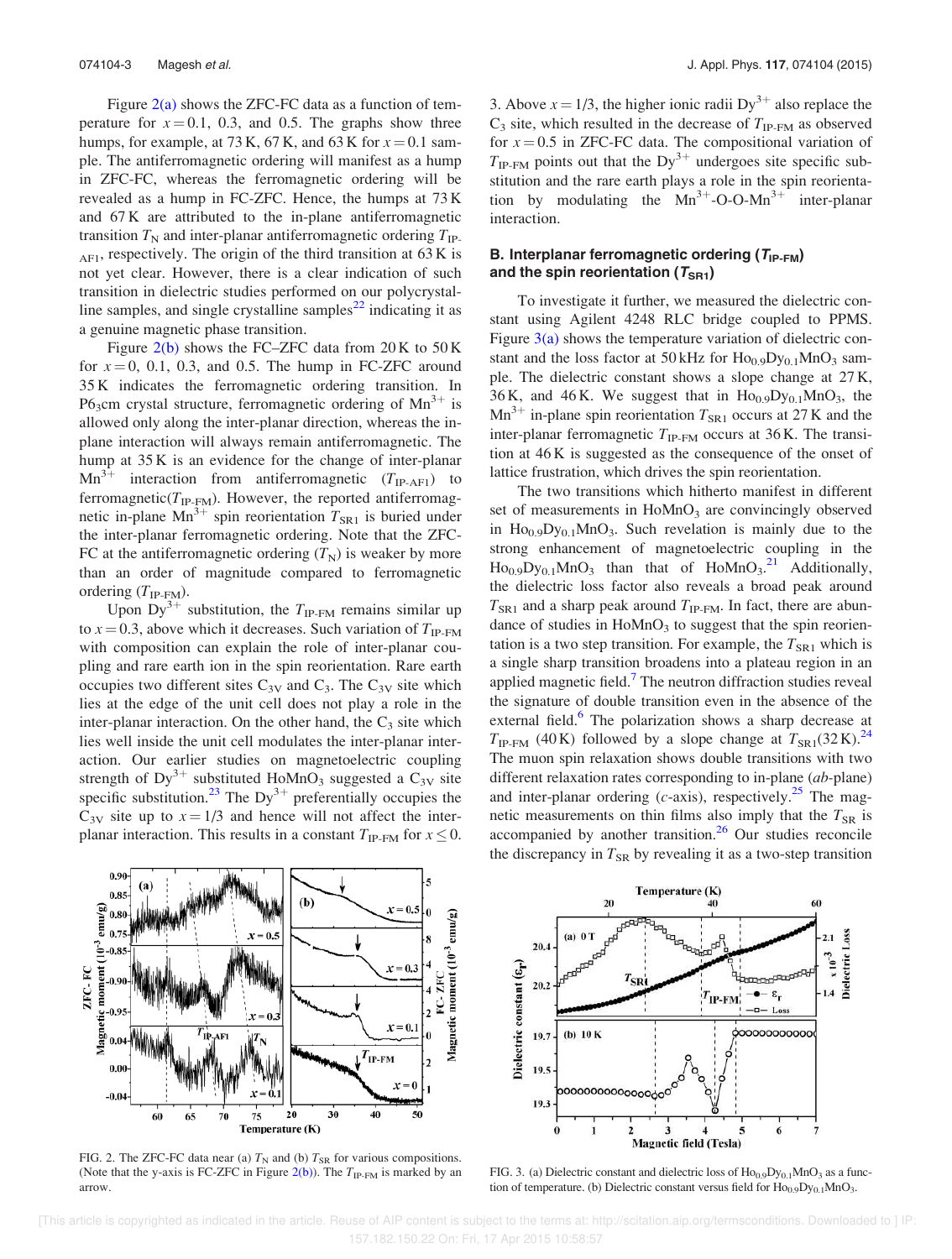comprising the change of inter-layer coupling  $(\Gamma_4 \rightarrow \Gamma_2)$ , which in turn drives the spin reorientation ( $\overline{\Gamma_2} \rightarrow \Gamma_1$ ). The concomitant nature of inter-layer ordering and spin reorientation observed around  $40K$  and  $5K$  is expected to reflect in the reported high magnetic field spin reorientation as well.

To confirm this hypothesis, we measured the dielectric constant as a function of magnetic field for  $Ho_{0.9}Dy_{0.1}MnO_3$ at  $10 \text{ K}$ , and the result is shown in Fig.  $3(b)$ . The phase diagram of  $H \circ MnO_3$  suggests the change of magnetic phases at 2.5 T and 3.5 T upon sweeping the magnetic field.<sup>7</sup> Though these transitions are not clearly seen in polycrystalline  $HoMnO<sub>3</sub>$  sample, the doped  $Ho<sub>0.9</sub>Dy<sub>0.1</sub>MnO<sub>3</sub>$ , due to strong magnetoelectric coupling, shows sharp change in dielectric constant around these transitions. Fig.  $3(b)$  reveals that the dielectric constant remains same up to 2.7 T indicating the  $\Gamma_1$  structure, and its peaks at 3.5 T suggesting the onset of spin reorientation at 2.7 T and the spin reorientation completes at 4.2 T  $(\Gamma_2)$ . The dip in the dielectric constant at 4.2 T can be correlated to the change in  $c$ -axis after the spin reorientation which may favor a change in inter-planar interaction. Such change of inter-layer coupling results in dielectric constant jump around 4.8 T and remains constant thereafter  $(\Gamma_4)$ . The jump in the dielectric constant upon the magnetic phase change  $(\Gamma_2 \rightarrow \Gamma_4)$  is in line with the sudden increase in polarization near 40 K ( $\Gamma_2 \rightarrow \Gamma_4$ ).<sup>24</sup>

## C. Spin reorientation ( $T_{SR2}$ ) and inter-planar antiferromagnetic ordering  $(T_{IP-AF2})$

Figure  $4(a)$  shows the magnetization versus temperature graphs for  $H_0MnO_3$  sample measured below 6 K under ZFC and FC conditions. Even though the transition at 5 K is attributed to the rare earth ordering,  $27$  as the transition is a re-entrant phase above 40 K, it is quite possible that it can originate from the in-plane spin reorientation followed by the inter-planar ordering. Thus, a careful scrutiny of this



FIG. 4. (a) Magnetic moment vs. temperature of HoMnO<sub>3</sub>. (b) The ZFC and FC of single crystal HoMnO<sub>3</sub>. Reprinted with permission from E. Galstyan et al., J. Phys.: Condens. Matter 20, 325241 (2008) Copyright 2008 IOP Publishing. (c) The  $1/\chi$  vs. temperature plots for  $\text{Ho}_{1-x}\text{Dy}_x\text{MnO}_3$  samples (the inset shows ZFC data for  $x = 0.1$  after paramagnetic  $\text{Ho}^{3+}$  background subtraction).

transition has been done along with the reported single crystal data. Figure  $4(c)$  shows the inverse susceptibility of  $Ho_{1-x}Dy_xMnO_3$  from 2 K to 6 K. The plot indicates the presence of three magnetic orderings near 5 K with a temperature interval of 0.3 K. Similar three transitions are reported in single crystal<sup>28</sup> with the one along the *a*-axis and the others along the c-axis indicating their origin from the inplane and inter-planar ordering, respectively. The increase in magnetic moment at 5.3 K shown in Fig. 4(b) precludes the  $Ho^{3+}$  antiferromagnetic ordering along the c-axis as it is expected to show a sharp fall in magnetic moment due to the suppression of its high paramagnetic moment. As the transition at 5 K is observed in the ab-plane, it could be attributed to the in-plane reorientation of the  $Mn^{3+}$  by another 90°.

The transition at  $4.7$  K, observed only along the  $c$ -axis in single crystal, shows a sign change in FC-ZFC. This indicates that the ferromagnetic component changes into antiferromagnetic. Similar to the transition at  $T_{IP-FM}$  (near  $T<sub>SR1</sub>$ ), the onset of sign change in FC-ZFC data (Fig. 4(b)) gives a strong evidence for change of inter-planar interaction from ferromagnetic to antiferromagnetic at  $T_{SR2}$ . The resultant re-entrant phase behaviour confirms the concomitant nature of the inter-planar ordering  $T_{IP}$  and the spin reorientation  $T_{SR}$ . The  $T_{SR2}$  and  $T_{IP-AF2}$  transitions are clearly seen in  $1/\chi$  plots shown in Fig. 4(c) for doped samples. The third transition at 5 K is probably due to rare earth ordering. These transitions are even more prominent in paramagnetic  $Ho^{3+}$  background striped  $\chi$  plot shown in the inset of Fig.  $4(c)$  for  $Ho<sub>0.9</sub>Dy<sub>0.1</sub>MnO<sub>3</sub>$ .

Ample evidences are present in the literature to support that the inter-planar separation indeed decides the magnetic phases of the rare earth manganites. In  $H \circ MnO_3$ , the decrease of  $T_{SR}$  with applied pressure can be correlated to the suppression of elongation along the c-axis ( $\delta$  < 0). The c-axis suppression favors the antiferromagnetic inter-planar interaction thereby reducing the  $T_{IP\text{-}FM}$  and consequently the  $T_{\rm SR}$ .<sup>19</sup> In case of YMnO<sub>3</sub>, as the inter-layer separation is already large ( $\delta > 0$ ), it does not exhibit the spin reorientation even in the presence of a magnetic field. However, the inter-layer separation can be decreased by applying the pressure, i.e.,  $\delta$  < 0. Such pressure induced spin reorientation is reported for  $YMnO<sub>3</sub>$ .<sup>29</sup>

### IV. CONCLUSIONS

In summary, the experimental and theoretical studies revealed the presence of inter-planar ordering near all the inplane ordering temperatures  $T_N$ ,  $T_{SR}$ , and  $T_2$  confirming the concomitant nature of in-plane and inter-planar ordering. The results suggest that the lattice couples the spin structures via the in-plane and inter-planar ordering. As a result, the  $\Gamma_4$ and  $\Gamma_1$  magnetic phases dominate the phase diagram. Our studies give a coherent picture for the existence of various magnetic ordering in  $H \circ MnO_3$  by considering the interplanar interaction. Thus, the spin structure, the inter-planar ordering, and the magneto electric coupling strength are strongly coupled to the  $R^{3+}$  sub-lattice through the modulation of inter-layer  $Mn^{3+}$ -O-O-M $n^{3+}$ interaction.